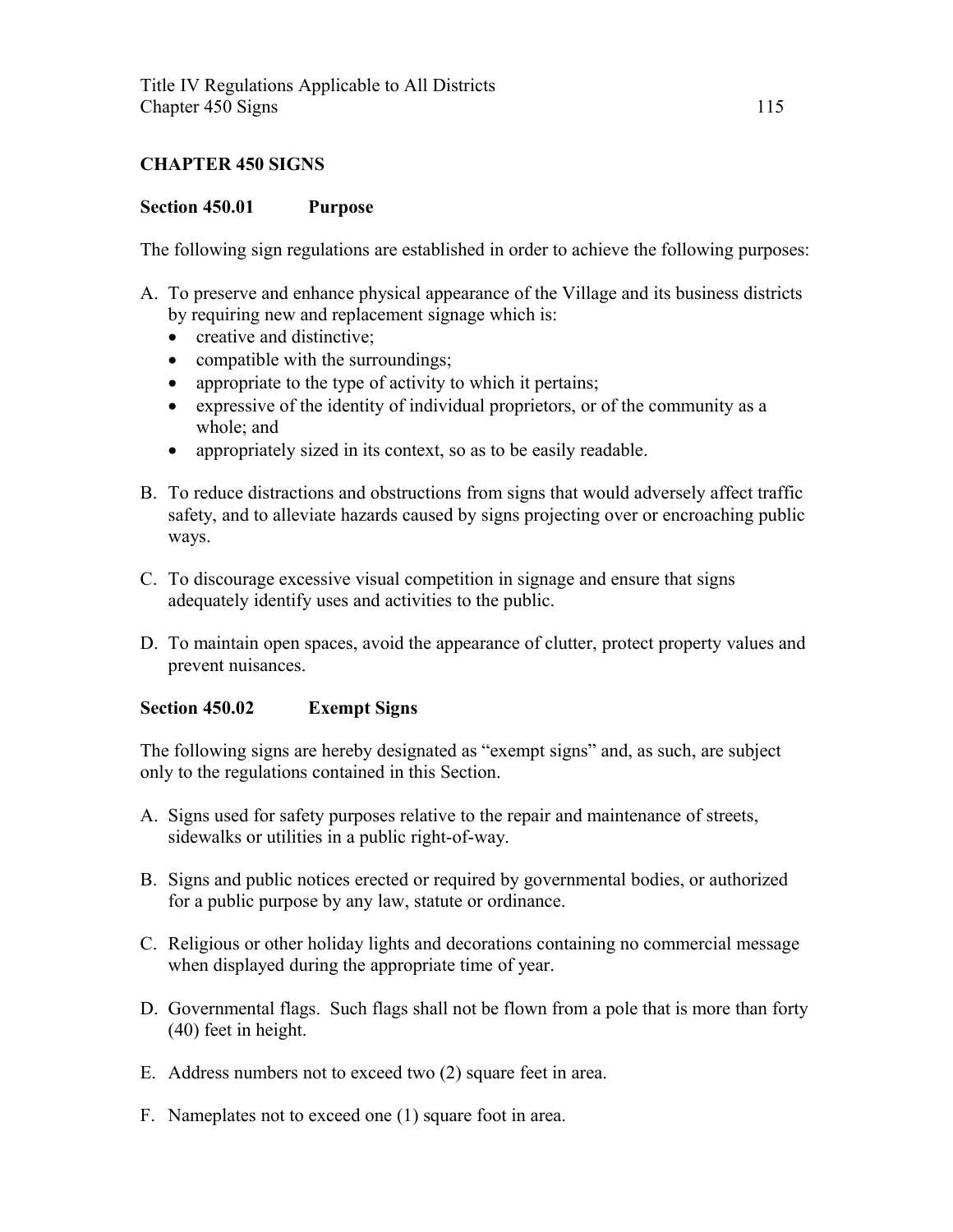- G. Memorial signs, tablets, plaques, building markers or cornerstones not to exceed two (2) feet in area and that are permanently affixed to the building or premises.
- H. Parking control signs and fire lane signs, intended to prohibit or impose conditions upon parking pursuant to state or local law, not to exceed four (4) square feet unless a different size is required by state or local law.

## **Section 450.03 Prohibited Signs**

The following signs are prohibited in all zoning districts.

- A. Signs that rotate, are animated or have the appearance of moving, including signs that contain pennants, ribbons, streamers, spinners or similar devices.
- B. Signs containing flashing, moving, or rotating lights or running lights giving the illusion of movement, with the exception of time and temperature devices.
- C. Portable or moveable signs, except those specifically allowed under Section 450.12.
- D. No sign, except for a traffic, regulatory or informational sign, shall use the words "stop", "caution", or "danger" or shall incorporate red, amber, or green lights resembling traffic signals, or shall resemble "stop" or "yield" signs in shape and color.
- E. Inflatable signs and tethered balloons.

## **Section 450.04 Temporary/Special Events Signs**

(No permit required)

*A. Temporary Signs on Residential Property* 

Temporary signs on residential property may be installed as window signs or lawn signs, pursuant to the following:

1. Window Signs

Temporary signs installed as window signs shall be no greater than six (6) square feet in area and no greater than four (4) feet in height. The combined total surface area of all temporary window signs shall be no greater than twelve (12) square feet.

- 2. Lawn Signs
	- a. Temporary signs installed as lawn signs shall be no greater than six (6) square feet in area and no greater than four (4) feet in height. The total combined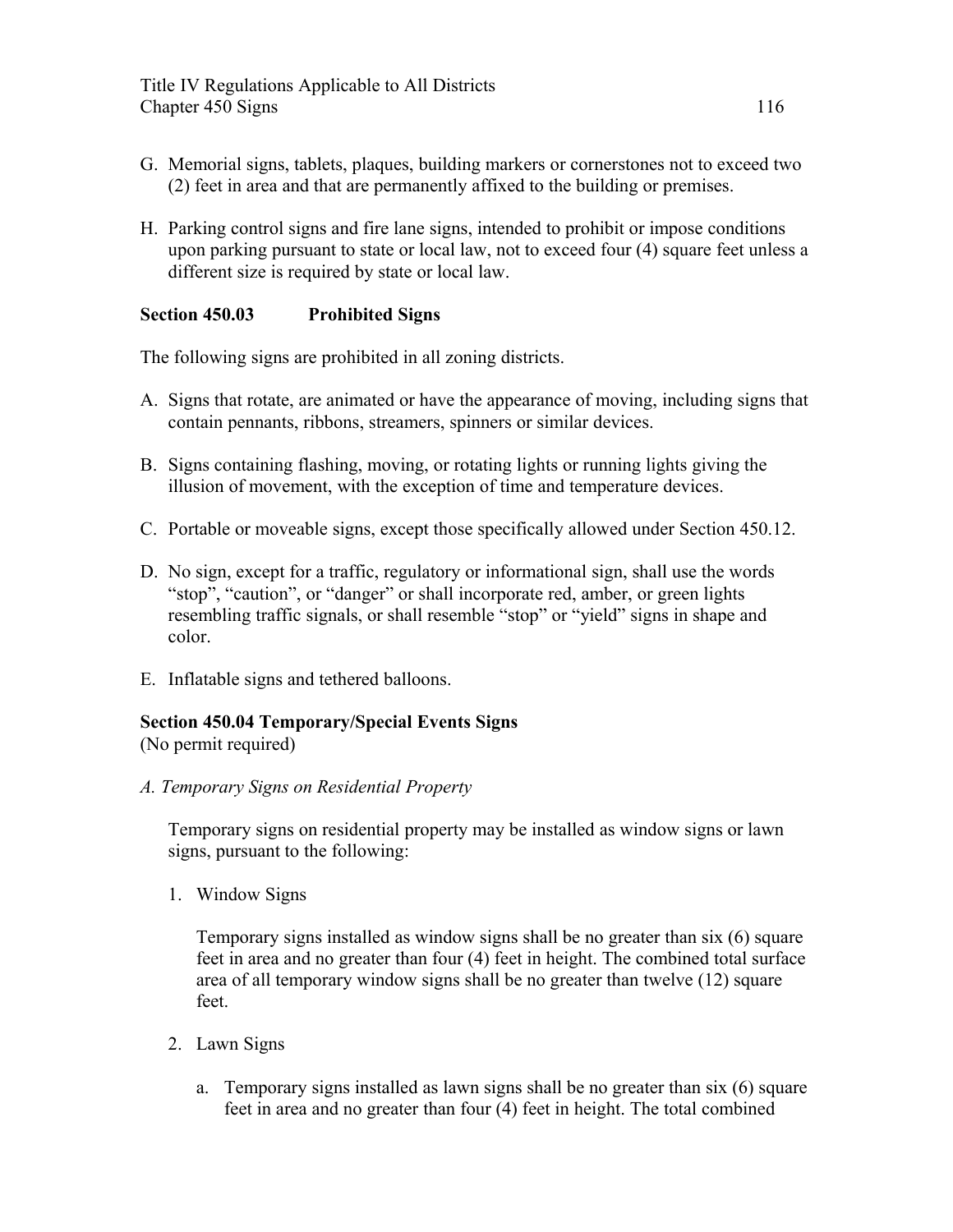surface area of all temporary lawn signs shall be no greater than twelve (12) square feet.

- b. Temporary lawn signs shall be located a minimum of five (5) feet from the nearest edge of the sidewalk, and shall not be placed within the side yard setback.
- 3. Temporary commercial signs shall not be permitted on residential property except that one temporary sign promoting a garage sale or similar household sale shall be permitted. Such sign shall be posted on private property.
- 4. All temporary signs shall be removed by the owner of the property on which the sign is located within three (3) days after the event, sale of property, completion of construction and/or election etc.

# *B. Temporary Signs on Non-Residential Property*

- 1. Window Signs
	- a. One (1) or more temporary window signs may be displayed on each window on the premise, but the total area of all window signs in any one (1) window shall not exceed seventy-five (75) percent of the area of that window.
	- b. All temporary window signs shall be attached to the interior of the building.
	- c. The combined area of all temporary and permanent window signs in any one (1) window shall not exceed seventy-five (75) percent of the area of that window.
- 2. Lawn Signs
	- a. Temporary signs installed as lawn signs shall be no greater than six (6) square feet in area and no greater than four (4) feet in height. The total combined surface area of all temporary lawn signs shall be no greater than twelve (12) square feet.
	- b. Temporary lawn signs shall be located a minimum of five (5) feet from the nearest edge of the sidewalk, and shall not be placed within the side yard setback.
- 3. Special Event or Banner Signs
	- a. Special event or banner signs may not exceed a maximum size of thirty-two (32) square feet in area.
	- b. Special event or banner signs shall be displayed no more than thirty (30) days after placement.
- 4. All temporary signs shall be removed by the owner of the property on which the sign is located within three (3) days after the event, sale of property, completion of construction and/or election etc. *(Ord. 2017-05, eff. 6/15/17)*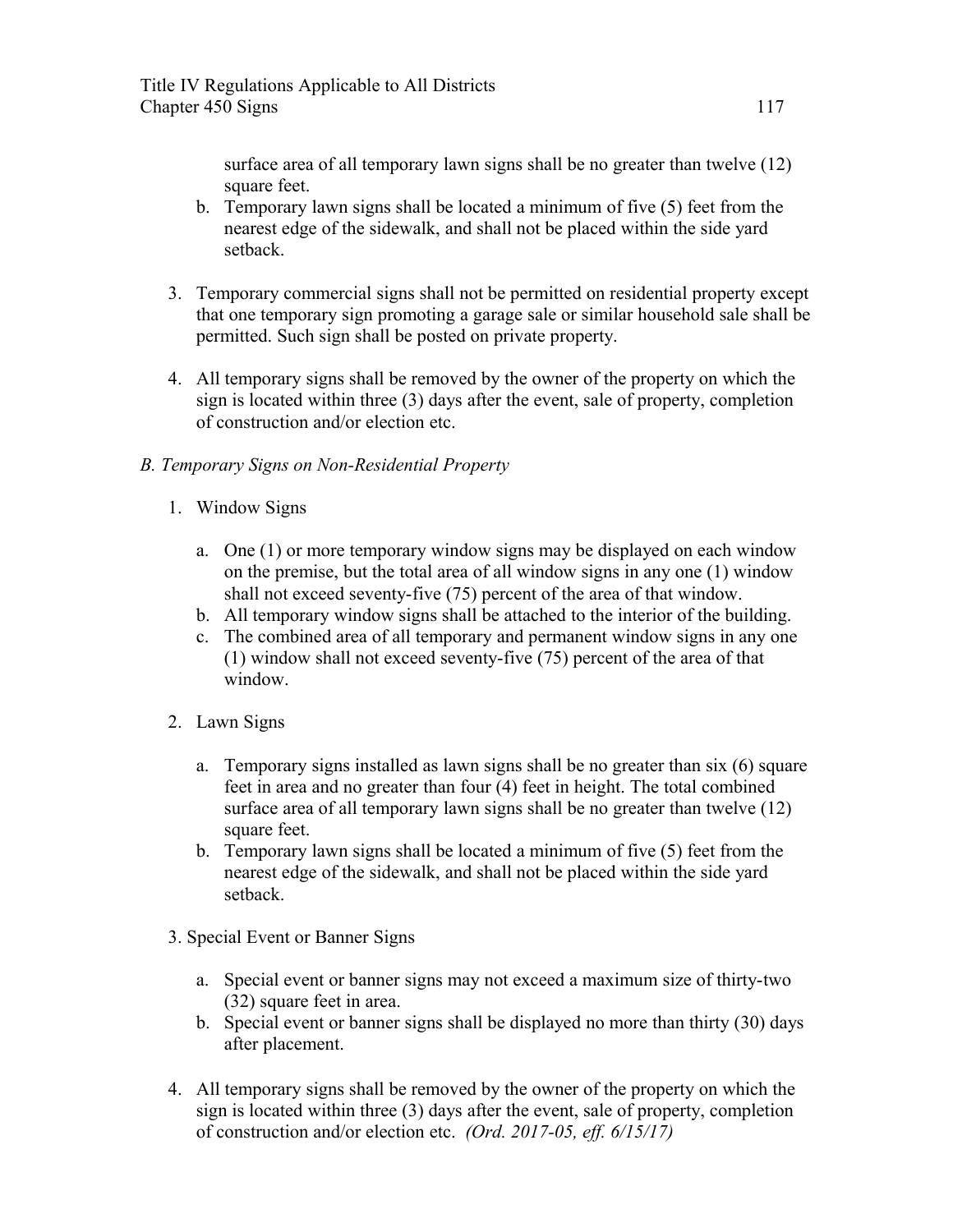### **Section 450.05 Signs Requiring Permits**

Except as otherwise regulated by Section 450.02, Exempt Signs and Section 450.03 Prohibited Signs, permits are required for the erection of all permanent signs, including murals or works of art that constitute a sign.

### A. *Sign Permits Required*

- 1. From and after the effective date of this Zoning Code, no person may erect, alter or relocate any of the signs listed in Sections 450.08 and 450.09, except for Temporary Signs, without first obtaining a permit from the Zoning Inspector.
- 2. Routine maintenance or changing parts of a sign shall not be considered an alteration of a sign, provided that the maintenance or change of parts does not alter the type of installation, surface area, height or otherwise make the sign nonconforming.

### B. *Issuance of Permits*

- 1. The applicant shall submit the sign application and the appropriate permit fee to the Zoning Inspector for review. Applications shall be on forms prescribed by the Zoning Inspector. At a minimum, all applications shall include a scale drawing specifying dimensions, materials, illumination, letter sizes, colors, support systems, and location on land or building, with all relevant measurements.
- 2. The Zoning Inspector shall review the application and determine if the proposed sign is in full compliance with the conditions of the Zoning Code. If the proposed sign requires a variance, the Zoning Inspector shall notify the applicant.
- 3. If the proposed sign is in compliance with all of the requirements of this Zoning Code, the Zoning Inspector shall issue a permit for the proposed sign.
- 4. If signage is proposed for items requiring site plan review under Chapter 610, the Planning Commission, said site plan will require approval before the Zoning Inspector may issue a zoning permit.

## **Section 450.06 General Sign Regulations**

### A. *Limitations on Location of Signs*

All signs shall be located pursuant to the following.

1. No sign shall be located within or shall obstruct the public right-of-way.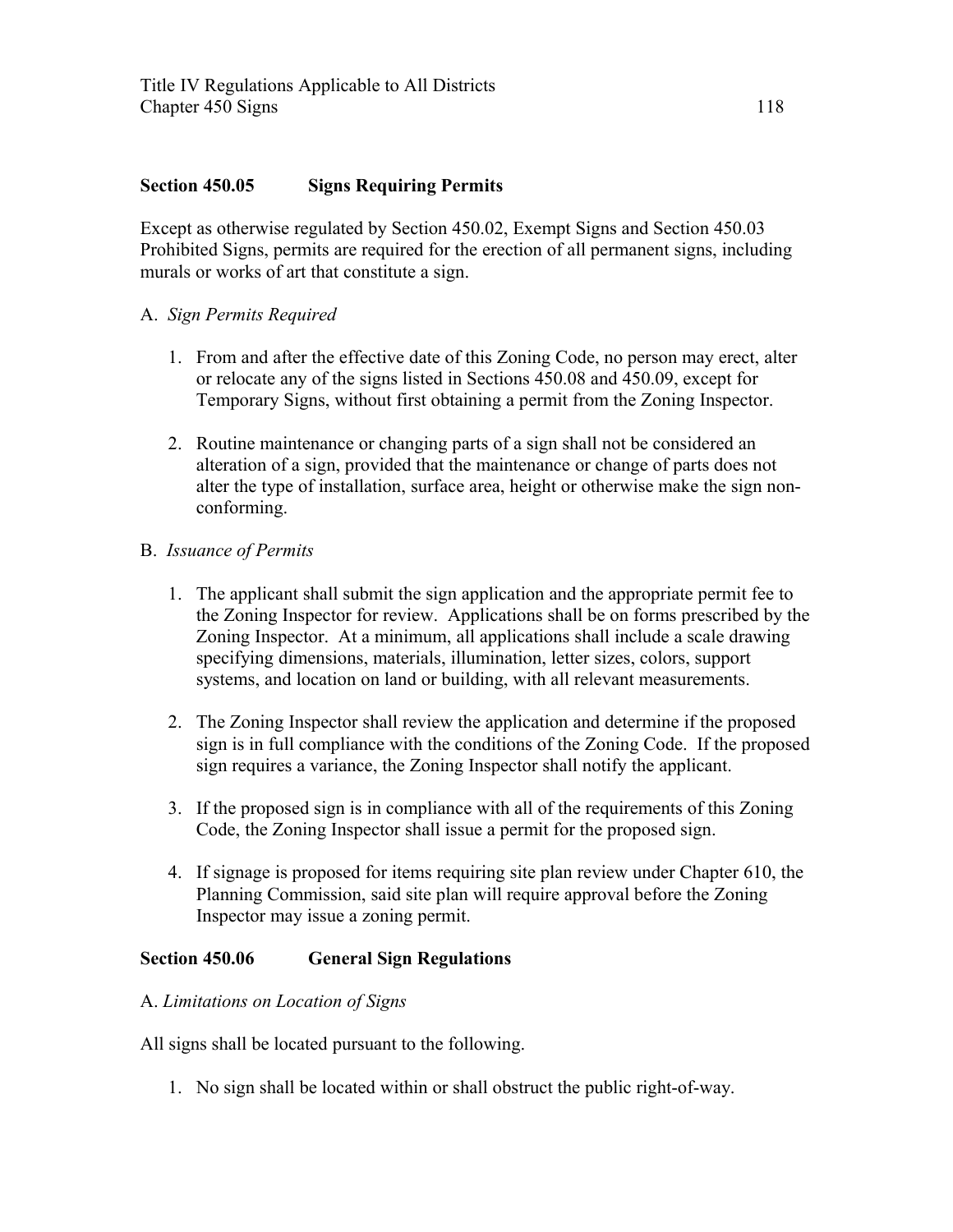- 2. No sign shall be affixed to a fire escape, utility pole or structure, or tree, shrub, rock, or other natural object.
- 3. No sign shall be erected or placed so as to obstruct free entrance and exit from a required door, window or fire escape.
- 4. Signs shall not be mounted on roofs or extend above the roofline (unless mounted on a parapet wall that extends above the roofline, in which case the sign may not extend above the top of said parapet).
- 5. Signs shall not cover architectural details such as, but not limited to arches, sills, moldings, cornices and transom windows.

## *B. Calculating Sign Area*

- 1. Sign measurement shall be based upon the entire area of the sign, with a single continuous perimeter enclosing the extreme limits of the actual sign surface.
- 2. The sign area shall include the frame, but not the structural supports (for example, brackets, posts, etc.) if such structural supports bear no sign copy and are incidental to the display.
- 3. For a sign painted on or applied to a building, the area shall be considered to include all lettering, wording and accompanying designs or symbols, together with any background of a different color than the natural color or finish material of the building.
- 4. For a sign consisting of individual letters or symbols attached to or painted on a surface, building, wall or window, the area shall be considered to be that of the smallest rectangle or other shape which encompasses all of the letters and symbols.
- 5. Where a sign has two (2) or more faces, the area of all faces shall be included in determining the area, except where the two faces are placed back to back and are at no point more than two (2) feet from each other. In this case, the sign area shall be taken as the area of either face, and if the faces are unequal, the larger shall determine the area.

## *C. Calculating Sign Height*

The height of a sign shall be measured from the base of the sign at its point of attachment to the ground or from the base of the building to which a sign is attached to the highest point of the sign. A freestanding sign on a manmade base, including a graded earth mound, shall be measured from the grade of the nearest street, drive, or parking area.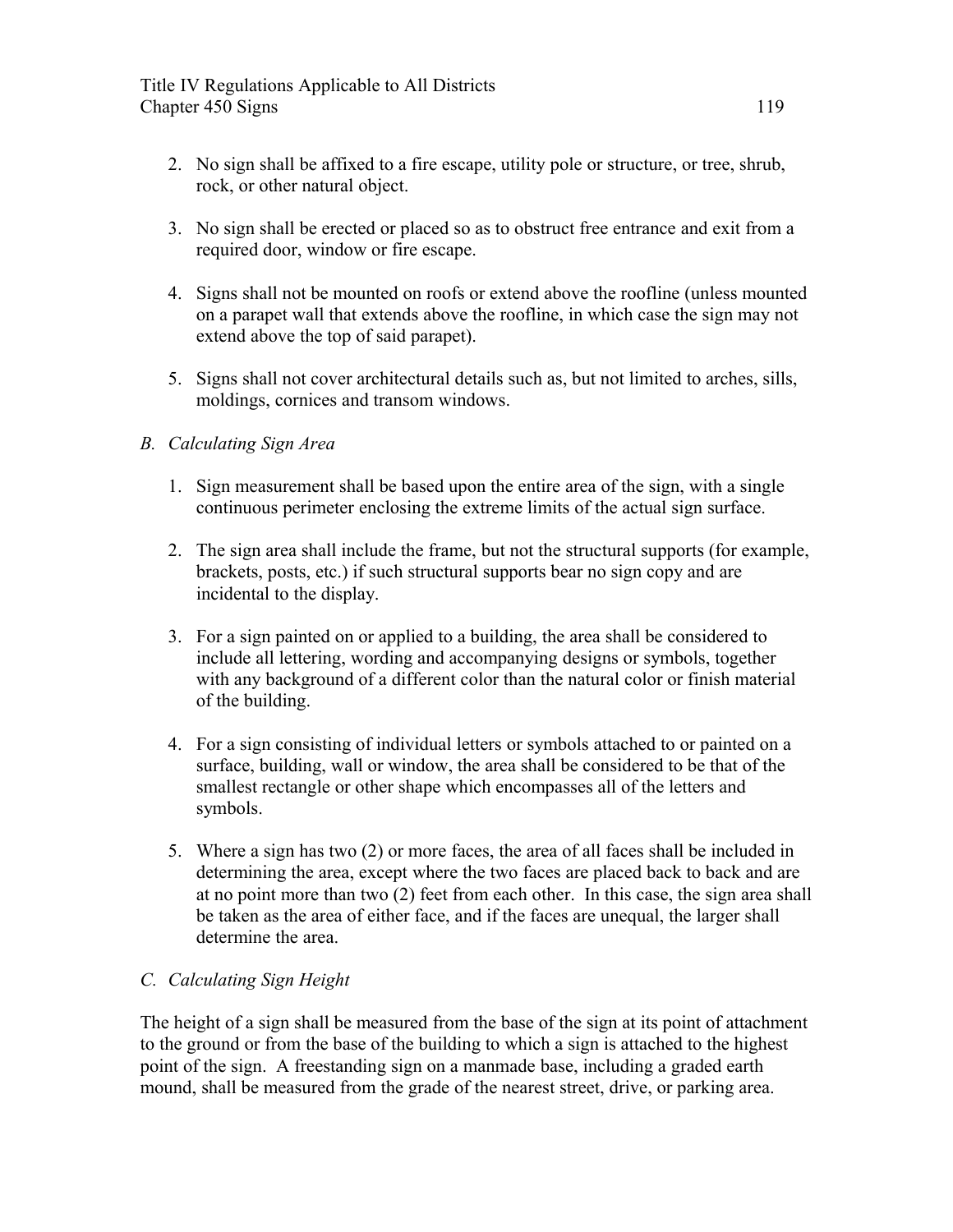## **Section 450.07 Criteria for the Construction and Design of Signs**

In addition to ensuring compliance with the numerical standards of these regulations, the Zoning Inspector shall consider the proposed general design, arrangement and placement of the sign according to the following criteria.

- *A. Construction Standards*
	- 1. All signs shall be constructed in conformance with the appropriate building code and other applicable requirements of the Village.
	- 2. All signs shall be structurally sound so as to pose no threat to pedestrian or vehicular traffic. Signs shall be fabricated on and of material that is of good quality and durability.
	- 3. All signs shall be rigidly secured and no sign shall swing from a bar, crane, awning or other sign. No part of any sign shall be revolving, oscillating or otherwise be designed to move.
- *B. Design Criteria*
	- 1. The lettering shall be large enough to be easily read, but not overly large or out of scale with the building or site.
	- 2. The number of items, letters, symbols and shapes shall be consistent with the amount of information that can be comprehended by the viewer, reflect simplicity, avoid visual clutter and improve legibility.
	- 3. The shape of the sign shall be simple, and the sign should be consolidated into the minimum number of elements.
	- 4. The size, style and location of the sign shall be appropriate to the activity of the site.
	- 5. The sign shall complement the building and adjacent buildings by being designed and placed to enhance the architecture. The sign shall also have a minimum of advertising and reflect the primary purpose of identifying the name and type of establishment.
	- 6. Instructional signs shall contain the minimum information and the minimum area necessary to convey the message and instruct the viewer in the safe and efficient use of the facility.
- *C. Illumination of Signs*
	- 1. Signs shall be permitted to be illuminated in compliance with the following: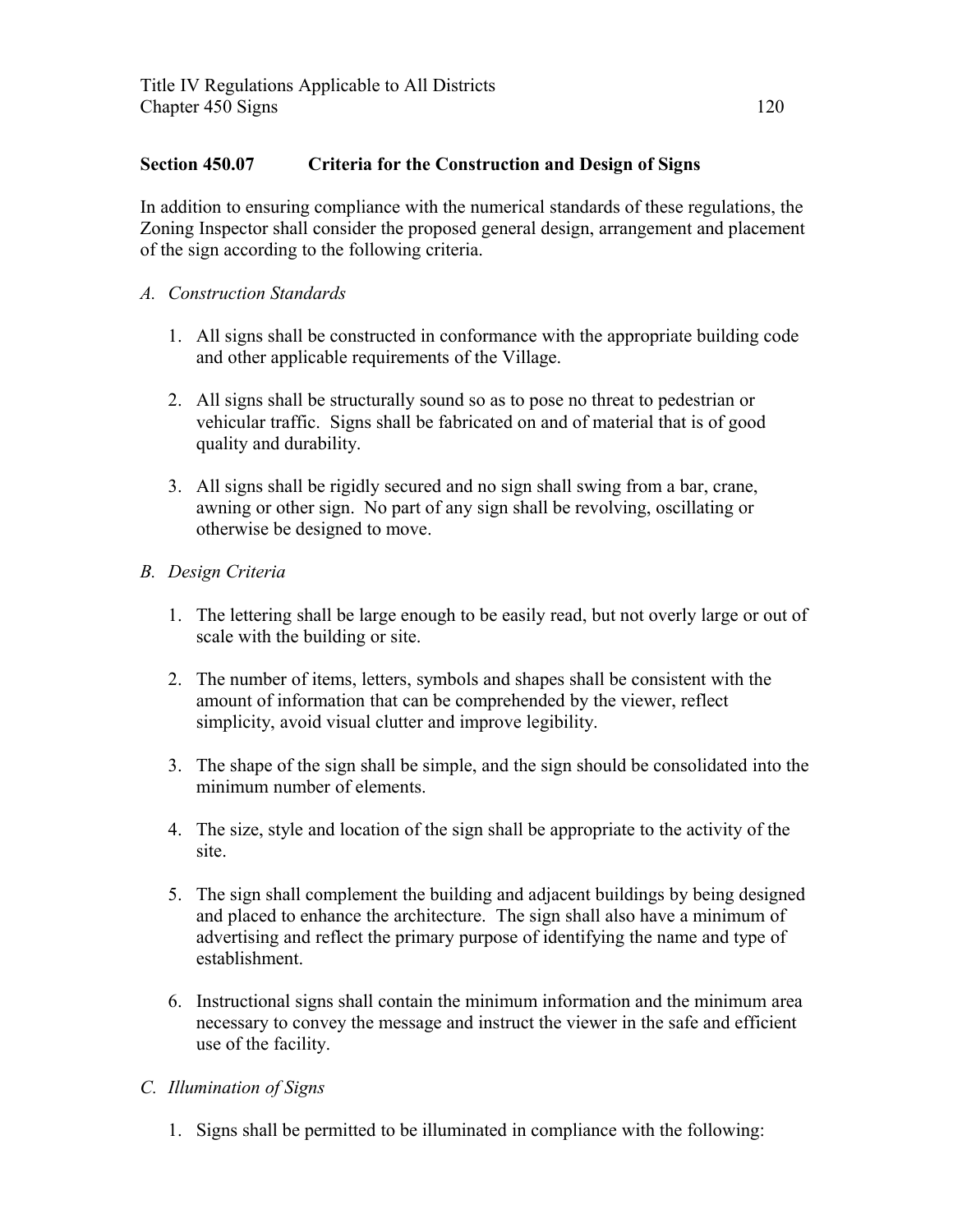- a. Whenever external illumination is used for a sign, the source of light shall be located, shielded and directed in such a manner that the light does not shine or cause glare onto any surrounding public street or private residence.
- b. The lighting of any sign shall not be of such brightness so as to cause glare that is hazardous or a nuisance to pedestrian or vehicular traffic. *(amended by Ord 2020-49, eff. 1/14/21)*
- 2. Signs shall not be lighted to obstruct traffic control or any public information signs.
- 3. Signs shall not be internally illuminated. *(enacted by Ord 2020-49, eff. 1/14/21)*

# **Section 450.08 Signs Permitted in Residential Districts (O-C, R-R, R-1 and R-2)**

|                          | Maximum Area     | Maximum         | Number              |
|--------------------------|------------------|-----------------|---------------------|
|                          | Per Sign         | Height          |                     |
| 1. Permanent signs       | $2$ sq.ft.       | $3$ ft.         | 2 per lot           |
| serving residential uses |                  |                 |                     |
| 2. Identification or     | $24$ sq.ft.      |                 | 1 per street        |
| Directory signs for      |                  |                 | frontage            |
| public and institutional |                  |                 |                     |
| uses                     |                  |                 |                     |
| 3. Signs serving home    | $2$ sq.ft.       | 3 <sub>ft</sub> | 1 per lot           |
| occupations              |                  |                 |                     |
| 4. Temporary signs       | $6$ sq.ft. $(a)$ | 4 ft.           | See Section         |
|                          |                  |                 | 450.04 A            |
| 5. Parking control or    | $4$ sq.ft.       | 4 ft.           | 1 per entry or exit |
| directional signs        |                  |                 | drive serving       |
|                          |                  |                 | parking lot         |

*Schedule 450.08 Number and Dimension Requirements*

*Notes:*

(a) See Section 450.04 A.

## **Section 450.09 Signs Permitted in the V-C, C-1 and I Districts**

See Schedule 450.09.

| Schedule 450.09 Number and Dimension Requirements |  |  |
|---------------------------------------------------|--|--|
|                                                   |  |  |

|                                                                                 | Maximum Area<br>Per Sign | Maximum<br>Height | Number                |
|---------------------------------------------------------------------------------|--------------------------|-------------------|-----------------------|
| 1. Identification or<br>Directory signs for<br>public and institutional<br>uses | $24$ sq.ft.              | 6 ft.             | 1 per street frontage |
| 2. Business Directory<br>or Identification signs                                | 1.5 sq.ft. $(a)$         |                   | 2 per street frontage |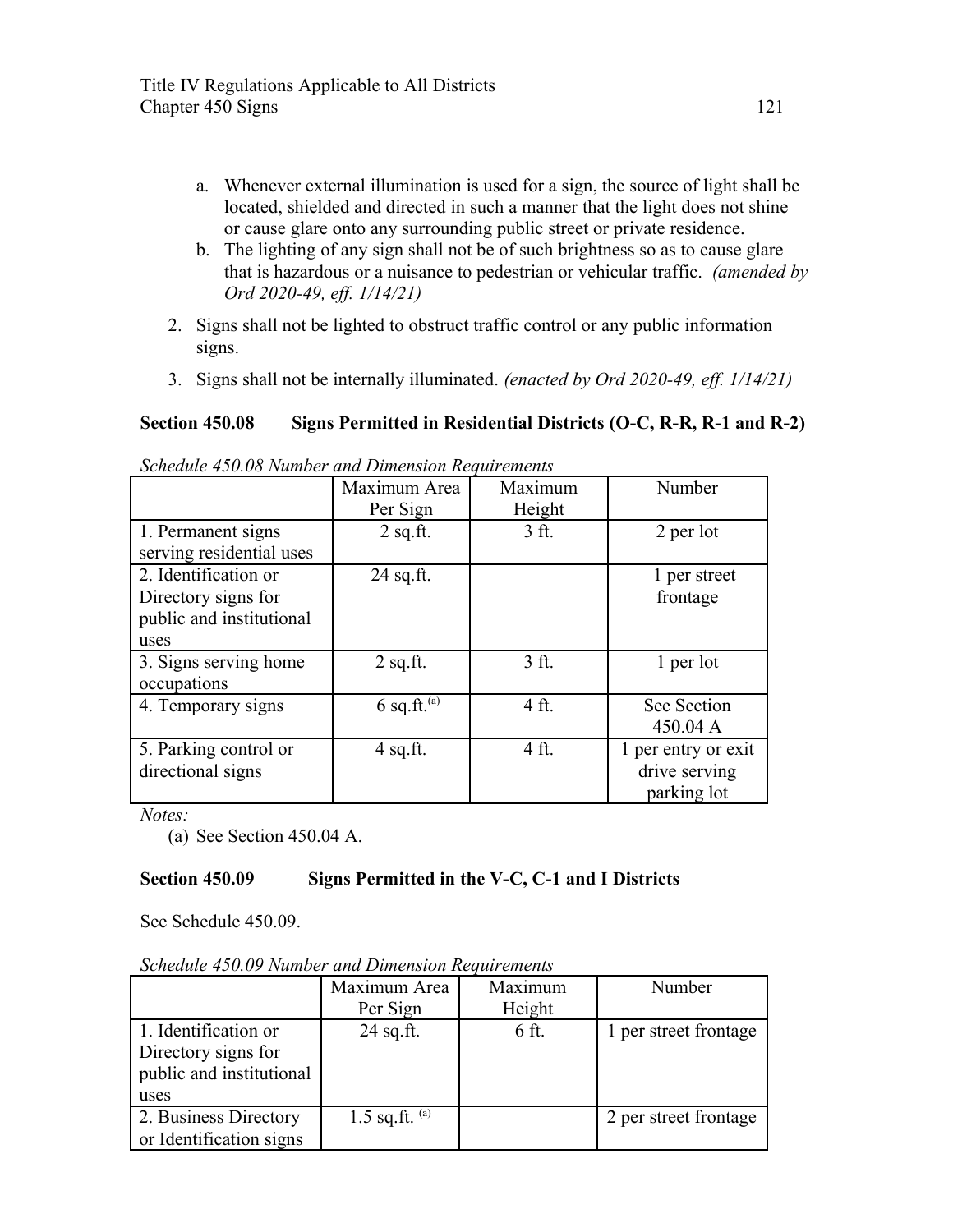| (a) Attached to         | 1.5 sq.ft. $(b)$ | 6 ft.       |                       |
|-------------------------|------------------|-------------|-----------------------|
| buildings               |                  |             |                       |
| (b) Permanent           | 25% of total     | 6 ft.       |                       |
| window signs            | window area      |             |                       |
| (c) Freestanding        | $24$ sq.ft.      | 12 ft.      | 1 per building        |
| signs                   |                  |             |                       |
| (d) Directory signs     | $16$ sq.ft.      | 6 ft.       | 1 per street frontage |
| 3. Auxiliary entry sign | Width of         | $2$ ft.     | 1 per business        |
| (wall sign only)        | customer         |             |                       |
|                         | entrance         |             |                       |
| 4. Parking control or   | $4$ sq.ft.       | 4 ft.       | 1 per entry or exit   |
| directional signs       |                  |             | drive serving         |
|                         |                  |             | parking lot           |
| 5. Temporary signs      | See Section      | See Section | See Section 450.04    |
|                         | 450.04 B         | 450.04 B    |                       |

Notes:

(a) The maximum area of all signs shall not be more than one and one-half  $(1 \frac{1}{2})$  square feet of signage per lineal foot of building frontage, up to a maximum of fifty (50) square feet in the V-C and C-1 Districts and one hundred (100) square feet in the I District. <sup>(b)</sup> The maximum area of all signs attached to the building shall not be more than one and one-half  $(1 \frac{1}{2})$  square feet of signage per lineal foot of building frontage, up to a maximum of fifty (50) square feet in the V-C and C-1 Districts and one hundred (100) square feet in the I District.

## **Section 450.10 Standards for Specific Types of Permitted Signs**

- A. *Awning or Canopy Signs*
	- 1. No portion of a canopy or awning sign shall be less than seven and one-half  $(7 \frac{1}{2})$ feet above the level of the sidewalk or other public thoroughfare over which it projects.
	- 2. No portion of a canopy or awning may extend more than five (5) feet from the building facade.

### B. *Freestanding Signs*

- 1. Freestanding signs shall be located a minimum of five (5) feet from the nearest edge of the sidewalk, or front property line if there is no sidewalk, and shall not be placed within the side yard setback.
- 2. Freestanding signs shall be located in a landscaped base.

## C. *Off-Premise Signs*

1. Permanent informational and directional signs containing no advertising are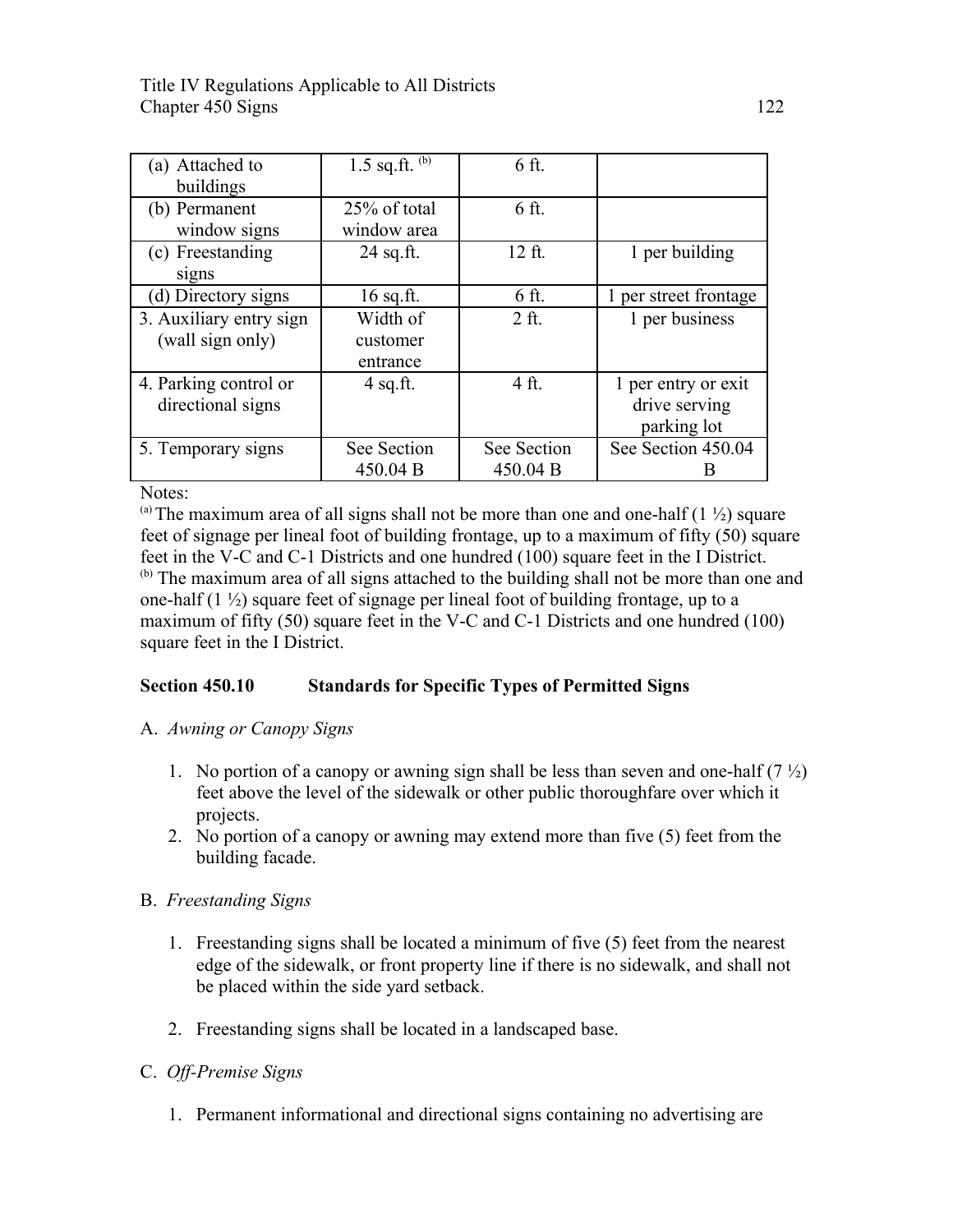permitted to direct traffic flow, to indicate parking areas, or to provide other essential information to guide vehicular or pedestrian traffic flow. These signs shall not be larger than two (2) square feet in size.

- 2. Off-premise signs to locate businesses are only permitted as part of the permanent Business Directory Boards erected by the Village.
- D. *Projecting Signs*
	- 1. No element of a projecting sign, including any support structure or cables, shall extend above the cornice line of the building to which it is attached.
	- 2. Projecting signs shall extend no more than three (3) feet from the facade of the building.
	- 3. The maximum area of projecting signs shall be no more than eight (8) square feet.
- E. *Wall Signs*
	- 1. A wall sign shall project no further than twelve (12) inches from the wall on which it is mounted.
	- 2. A wall sign cannot be located above the cornice line or second floor window line, whichever is lower.
- F. *Window Signs*
	- 1. A permanent window sign must be located on the window and be contained within a single window. A sign will also be considered a window sign if it is located within six (6) feet inside the window.
	- 2. The total combined area of temporary and permanent window signs shall not exceed fifty (50) percent of the area of the window through which the signs may be seen.

## **Section 450.11 Special Conditions for Automotive Fuel Stations**

- A. Matter appearing on gasoline pumps as purchased or installed shall not be considered a sign for the purposes of this Zoning Code.
- B. In addition, to all other signs permitted by this Zoning Code, an Automotive Fuel Station may display one (1) sign, not larger than four (4) square feet above each pump island stating whether the area is a "self-service" or "full service" area and the current price per gallon of the gasoline sold at the station.

## **Section 450.12 Special Sign Regulations for the Village Center District**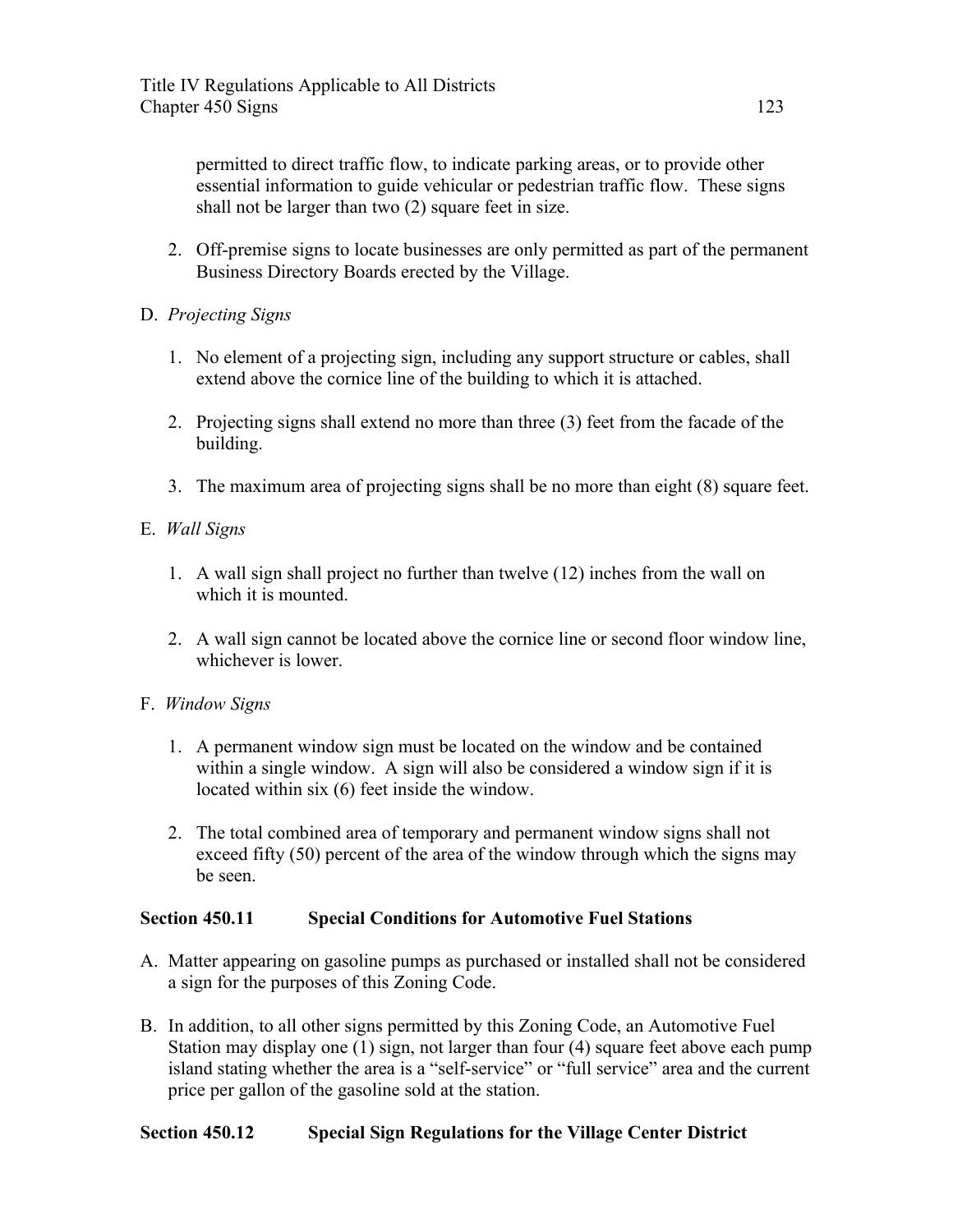- A. Signs accessory to residential uses in the V-C District shall comply with Section 450.08.
- B. There shall be no more than three (3) types of signs employed per building regardless of the number of occupancies.
- C. Each ground floor occupant of a building may display two (2) signs per street frontage. Each occupant in an upper level of a building may display one sign per street frontage.

### *D. Location*

- 1. Signs should be concentrated near the pedestrian level.
- 2. The upper facades of buildings should not be cluttered with signs.
- 3. Wall signs identifying commercial establishments shall generally be placed within an information band immediately above the storefront. The information band should be confined to the vertical distance separating windows on the ground and second floors.
- E. Signs on adjacent storefronts within the same building shall be coordinated in height and proportion, and should be encouraged to use the same signing format.
- F. *Materials*: The use of wood and metal signs is strongly encouraged.
- G. *Colors*: Colors should be chosen to complement, not clash with the façade color of the building.
- H. *Size*: The size of signs should be restricted to ensure that they do not overpower the facades to which they are affixed.
- I. *Portable or Moveable Signs on Main Street* 
	- 1. Portable or movable signs are only permitted in the Commercial District of the Village Center District. The Commercial area of the Village Center District has a pedestrian orientation and therefore, the smaller, personal scale of the freestanding, movable sign may be appropriate.
	- 2. In this area, portable or movable signs made only of wood and/or metal and plastic standing on legs, that do not exceed four (4) feet in height as measured from the sidewalk and six (6) square feet in area may be allowed by special permit.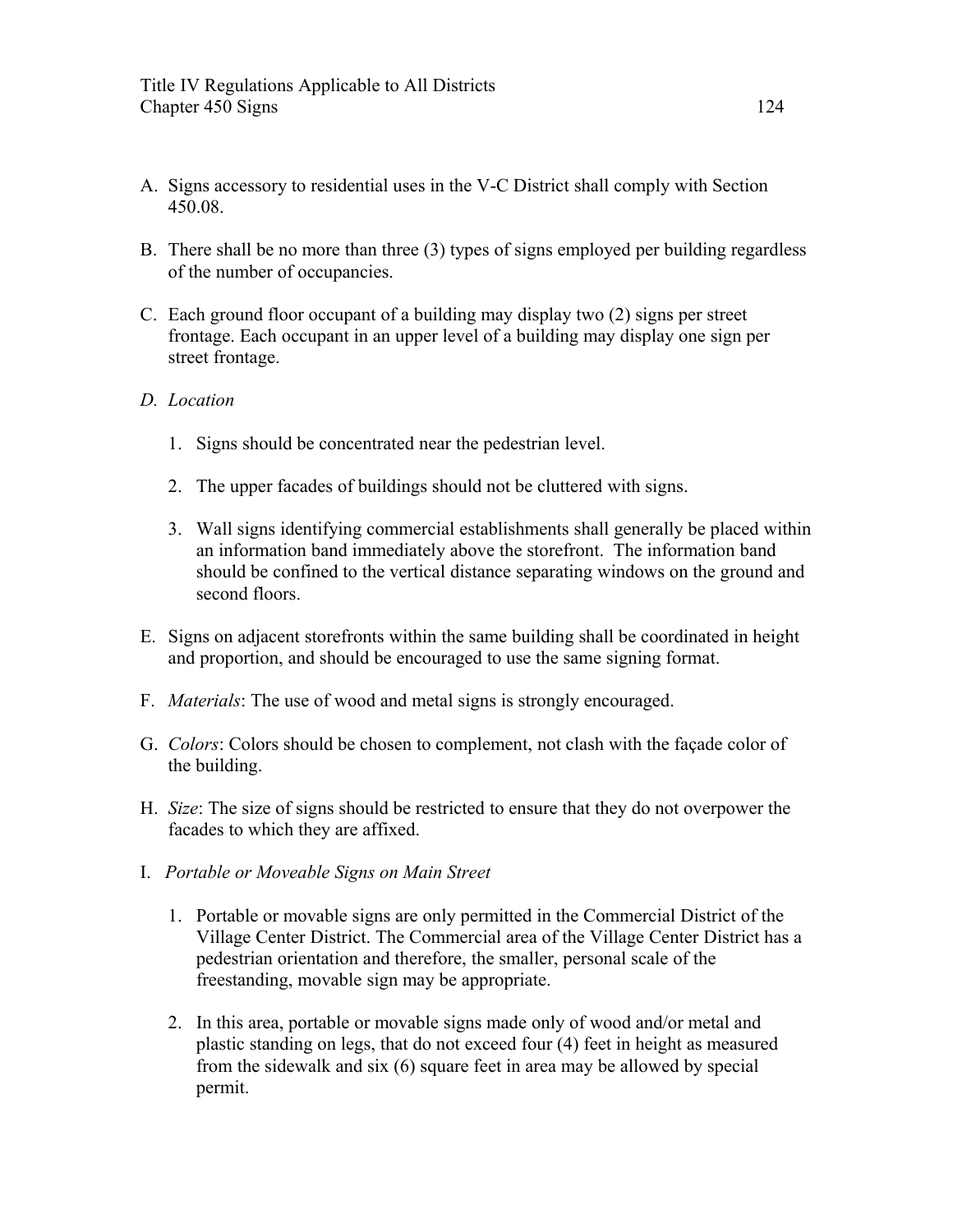- 3. A maximum of one (1) portable or movable sign is allowed per business. This sign must be located on the premises of the business. This sign may be located on the sidewalk directly in front of the premise only during business operating hours.
- 4. Parking of advertising vehicles prohibited. No person shall park and place any vehicle or trailer on a public right of way or private property so as to be visible from a public right of way, which is attached thereto or located thereon any sign or advertising device for the purpose of providing advertisement to a business or activity located on the same or other property. This section is not meant to prohibit normal parking, nor vehicular signage such as a sign attached to a bus nor a sign lettered on a business motor vehicle unless the vehicle is parked and placed to be visible from the public right of way so as to provide additional signage for the business. *(Ord. 2017-05, eff. 6/15/17)*

## **Section 450.13 Private Signage Agreements**

Nothing in this Chapter or elsewhere in this Zoning Code shall prevent any building owner or association of merchants from establishing any lease or other form of agreement containing sign regulation which are more stringent than those set forth in this Zoning Code.

### **Section 450.14 Maintenance**

All signs shall be maintained in accordance with the following:

- A. The property owner shall maintain the sign in a condition fit for the intended use and has a continuing obligation to comply with all building code requirements.
- B. Each sign shall contain the name, address and telephone number of the firm or person responsible for erecting the sign. Such information shall be placed on the frame or other structural supports and be large enough to be read by a person standing on the ground, sidewalk or parking lot nearest the sign.
- C. If the sign is deemed by the Zoning Inspector to be in an unsafe condition, the owner of the business shall be immediately notified, in writing, and shall immediately correct the unsafe condition or remove the sign. If the correction is not made, the Village may institute injunction, mandamus, abatement or other appropriate action to cause removal or alteration to comply with this regulation.
- D. Whenever any sign, either conforming or nonconforming to these regulations, is required to be removed for the purpose of repair, re-lettering or repainting, the same may be done without a permit or any payment of fees provided that all of the following conditions are met.
	- 1. There is no alteration or remodeling to the structure or the mounting of the sign itself.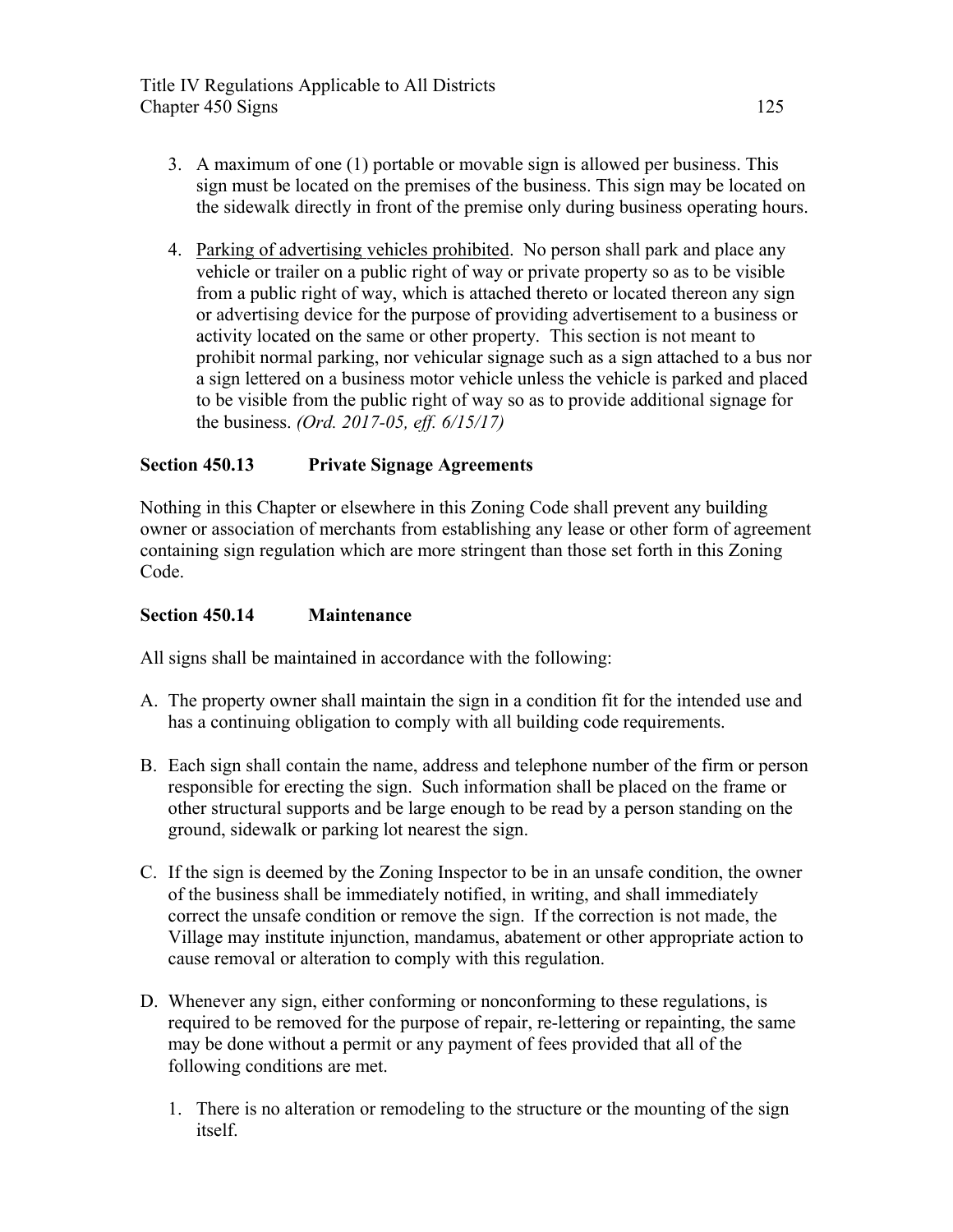- 2. There is no enlargement or increase in any of the dimensions of the sign or its structure.
- 3. The sign is accessory to a legally permitted, conditional or nonconforming use.
- E. Any sign now or hereafter existing that no longer advertises a bona fide business shall be removed by the owner, agent or person having beneficial use of the building or structure within thirty (30) days after written notification from the Zoning Inspector.

## **450.15 Special Recognition Signs.**

- A. The Village of Mantua will accept the donation of signs for notable academic, athletic and band achievements made by students within the Crestwood School District. The signs will be provided to the Village Administrator along with appropriate documentation identifying the sponsor. Such signs to be displayed at a single location selected by the Mantua Village Council for a specially erected monument capable of displaying up to 9 recognitions.
- B. Special Recognition signs will be 16" x 20" or 18" x 24" and shall be constructed to the standards specified in the Ohio Manual of Uniform Traffic Control Devices. All sign proposals must be submitted to the Village Administrator for pre-approval prior to having the sign made. The Village Administrator will present the application to Village Council. The Village Council must adopt a resolution acknowledging the achievement prior to its being approved for inclusion/erection on the aforementioned monument.
- C. Once displayed, a recognition sign can remain a maximum of 12 years provided it remains in good condition. Once a sign becomes damaged, worn or deteriorated the Village Administrator will contact the sponsor or the sponsor's family and provide them with a 30 day window to either have the sign replaced or the Village Administrator will remove the sign. Should a 10th sign be proposed, the oldest sign will be replaced.
- D. The Village Administrator will return any sign that is removed to the original sponsor or their family. *(Ord. 2017-05, eff. 6/15/17)*

### **Section 450.16 Alteration and Removal of Nonconforming Signs**

Any nonconforming sign lawfully existing at the time of adoption or subsequent amendment of this Chapter may remain except as qualified below:

A. Other than sign maintenance, no nonconforming sign shall be reconstructed, remodeled, relocated or changed in size or content to show a new trade name, different words, letters or numbers, new design, different colors or different logo, unless such action will make the sign conforming in all respects.